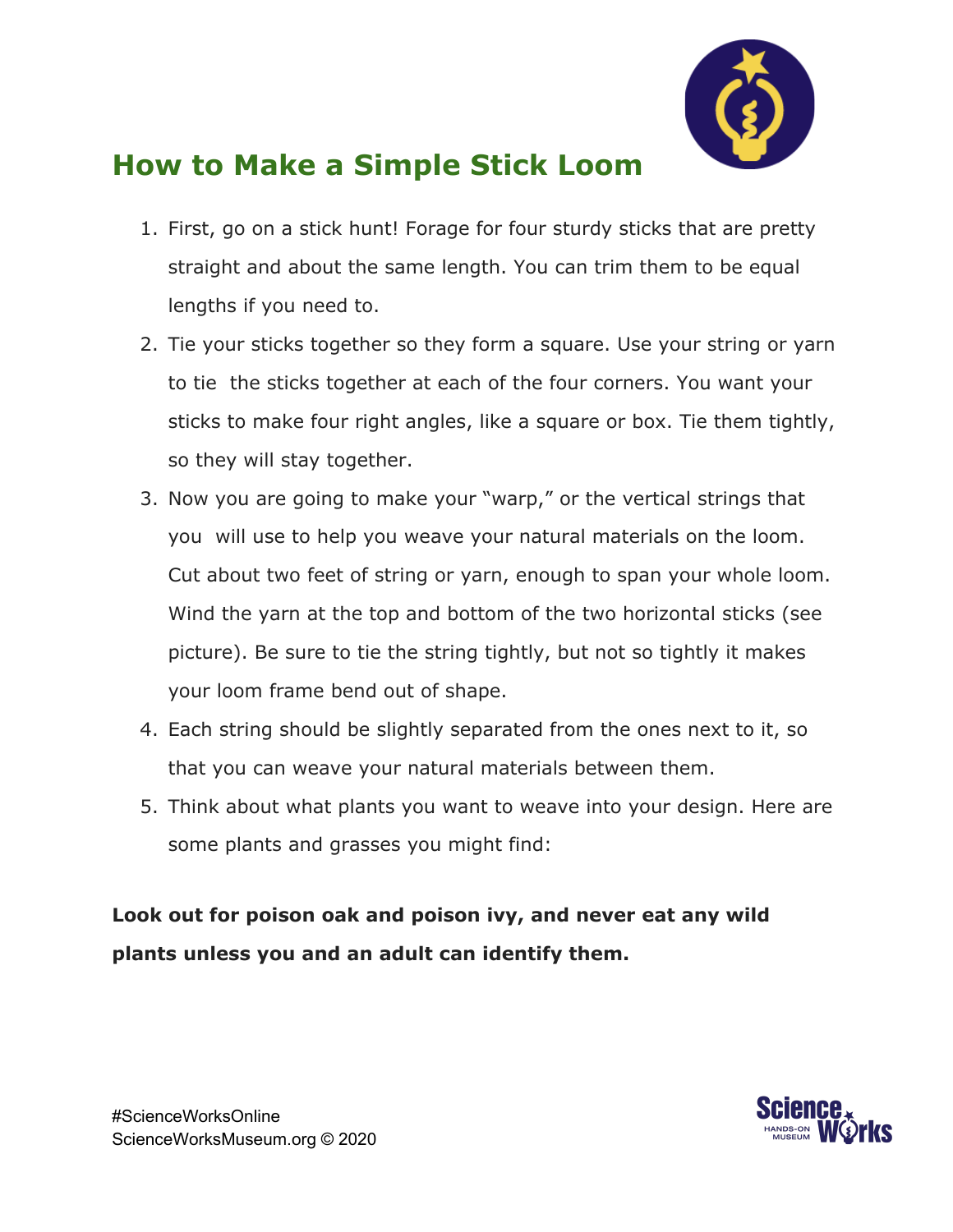- Wild Carrot
- Baby Blue Eyes
- Deer Fern
- Dandelion
- Sunflower
- Giant Chain Fern
- Bigleaf Sedge
- Oregon Cherry
- Willamette Daisy

**Difficulty Level**: Medium for ages 8-10; Easy for ages 10-14; Ages 2-7 may need help

**Objective:** Make a simple stick loom

## **Materials**

- Four sturdy sticks or branches
- Scissors
- String or yarn
- An assortment of grasses, flowers, and flexible plants

# **Procedure**

Grasses are fun to weave with, because they are thin and very flexible. What flowers have long stalks and would be good to weave with?

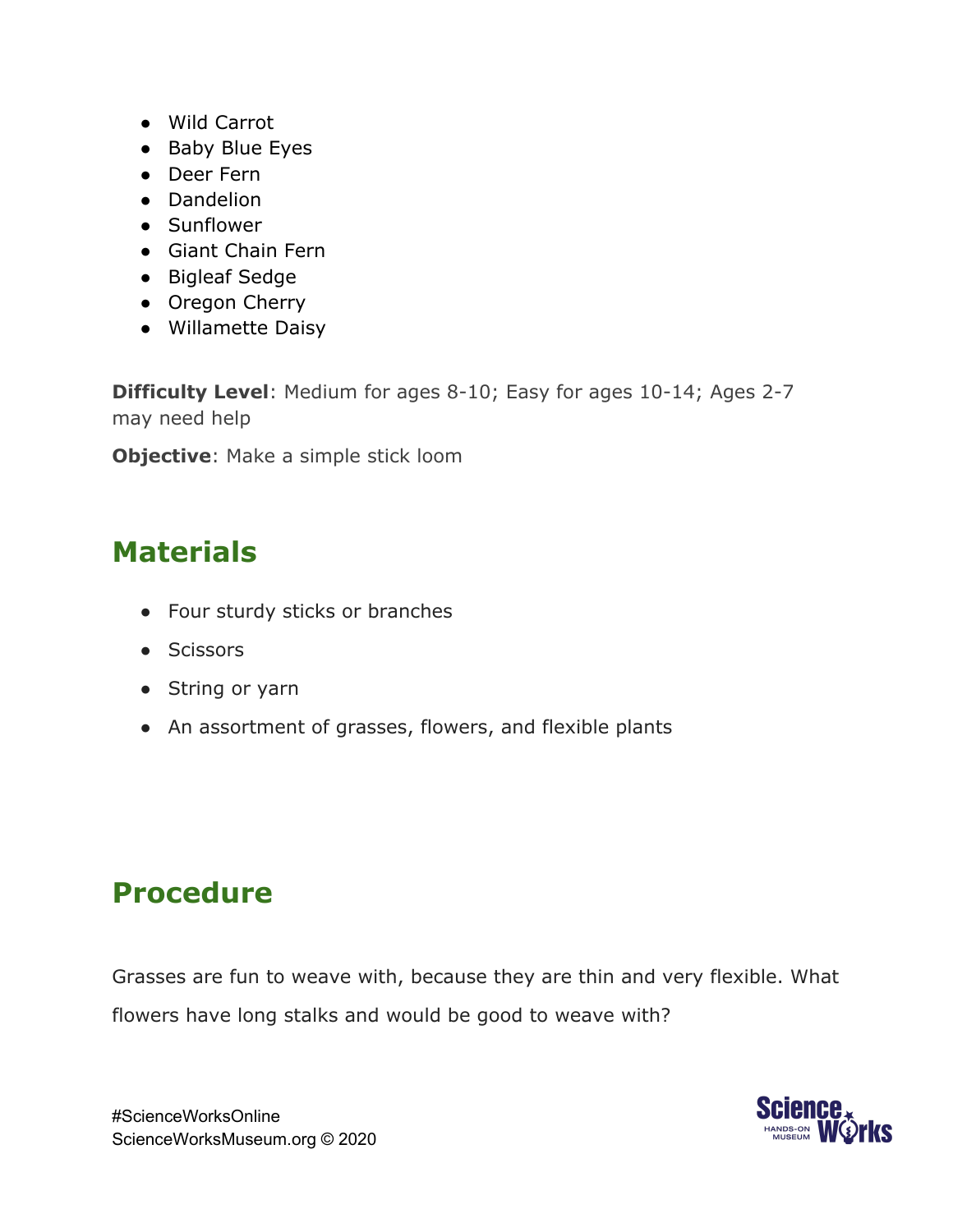If a flower or plant isn't long enough to weave through your entire loom, that's all right. You can use a different plant to fill in the empty spaces.

6.Go out and forage for the natural materials to weave into your design. Be sure to ask first if you are collecting materials anywhere except your own property.

7. Bring your natural materials back, and sketch the pattern you want to make in your notebook-- or just start experimenting, and see what happens! What sort of patterns can you make?

To weave, you will bring the grasses or flowers under one thread and over the next. We can make a code to show how to weave:

For Example:

 $X =$  Underneath thread

 $O = Over thread$ 

Row 1 (Grass)/Under/Over: XOXOXOXOXO

Row 2 (Grass)/Over/Under: OXOXOXOXOX

Row 3 (Dandelion)/Under/Over: XOXOXOXOXO



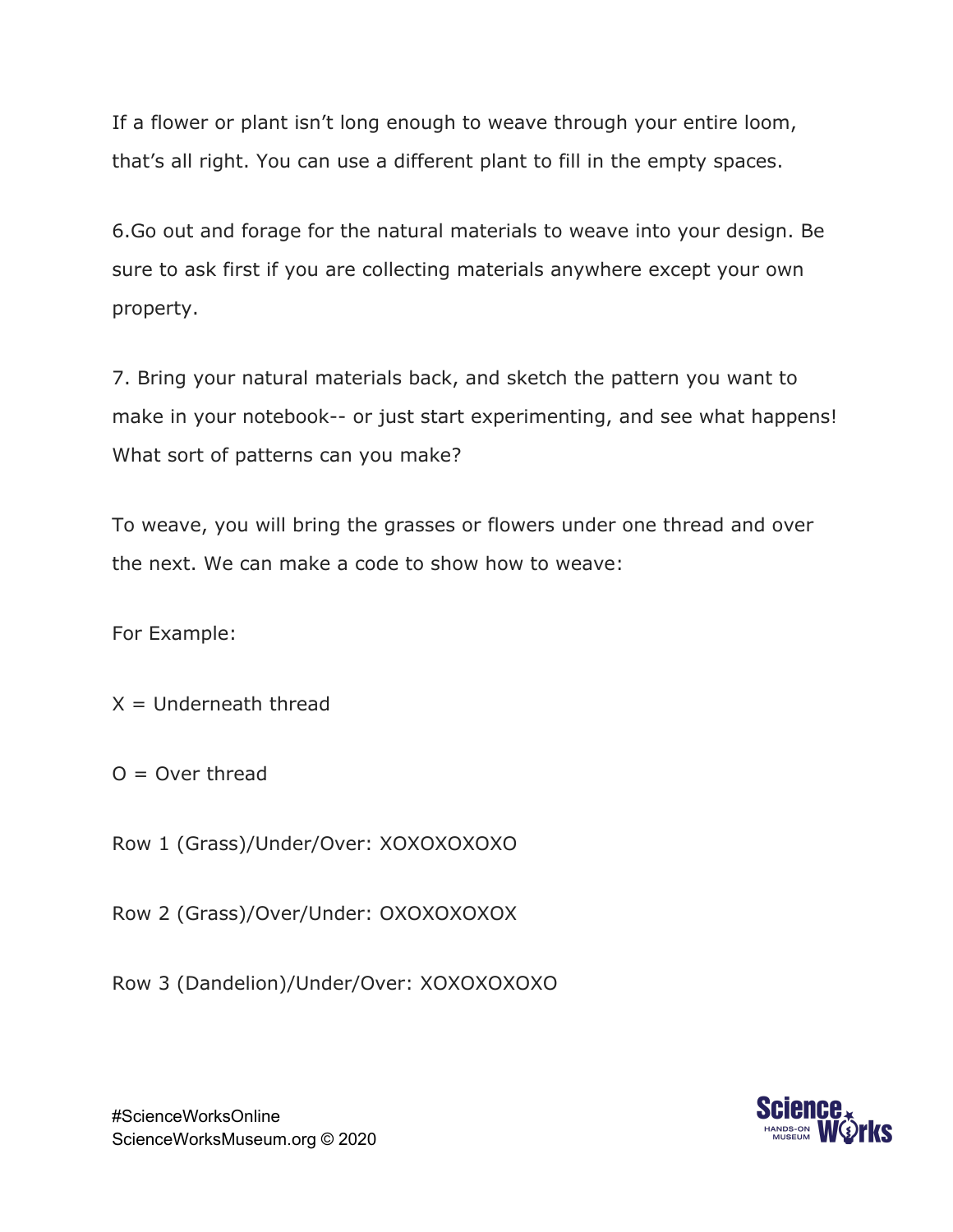Row 4 (Baby Blue Eyes)(Grass)/Over/Under: OXOXOXOXOX

Row 5 (Wood Rose)/Under/Over: XOXOXOXOXO

#### **Tips:**

When you get to the end of each row, leave some of your plant left over, like a tail. You can tie it around the end of your last string, to keep it in place.

When you weave each row, gently push it down close to the rows beneath it.

If you weave your design tightly, you can cut the strings and hang it on the wall. Otherwise, you can remove the natural materials and replace them with other plants when they begin to wilt.

# **STEM Connection:**

Looms are related to computers! In 1801, Joseph-Marie Jacquard improved on a design for an automatic loom by making it programmable with punch cards. This Jacquard loom inspired later engineers, who used the design as a reference in developing the first computers.

Shortly after, Charles Babbage developed a machine to do complex calculations. He called it "the difference engine" and it followed instructions on punch cards. Babbage got his idea from seeing automated Jacquard looms at work. His friend Ada Lovelace, a brilliant mathematician, helped